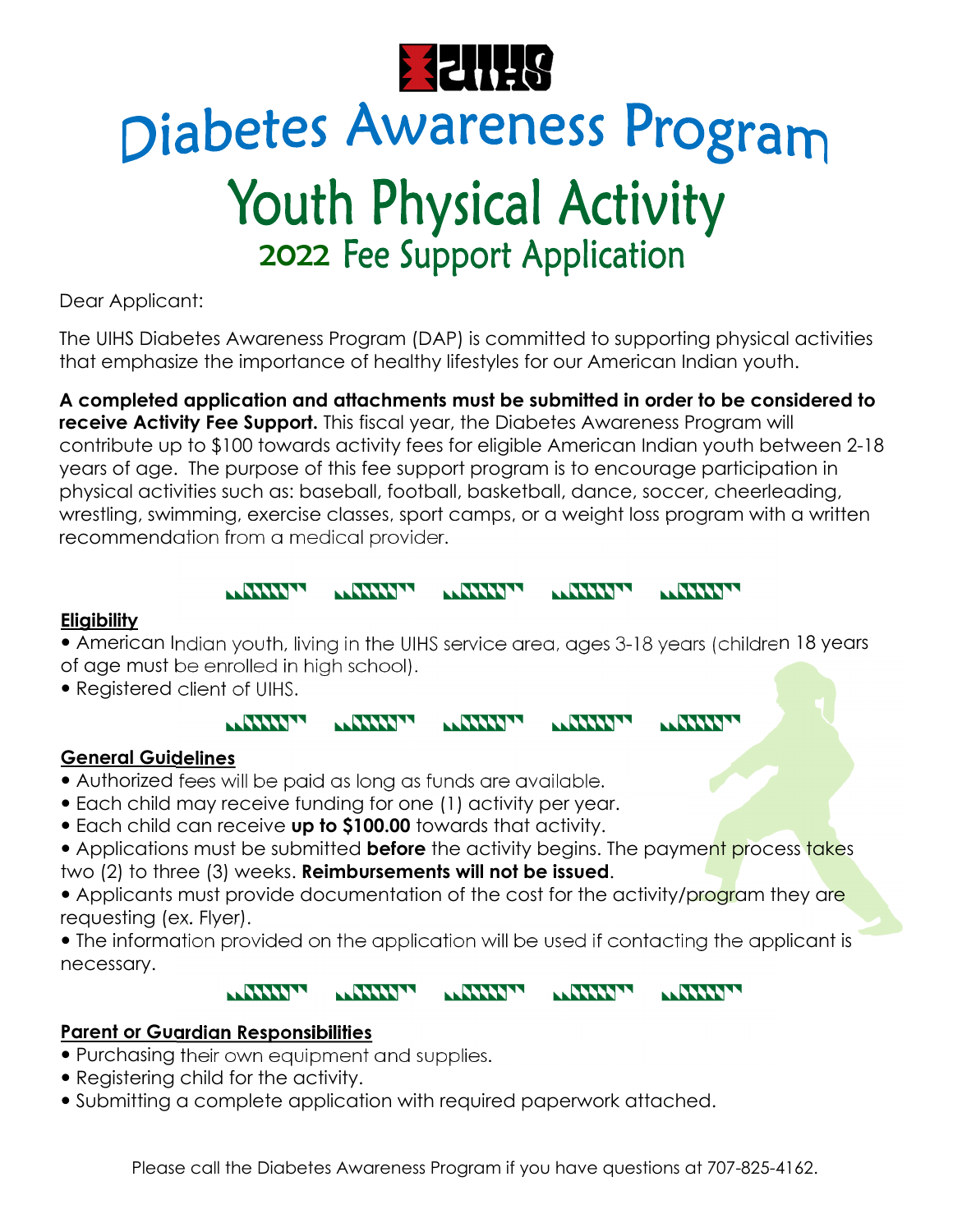Draw or describe **two (2) modern types of exercise** and **two (2) traditional physical activities**

your family will perform this year. Follow the guidelines on the table located at the bottom of this page when you think of different types of activities.

| (2) Modern Exercises | (2) Traditional Physical Activity |
|----------------------|-----------------------------------|
|                      |                                   |
|                      |                                   |
|                      |                                   |
|                      |                                   |
|                      |                                   |
|                      |                                   |
|                      |                                   |
|                      |                                   |
|                      |                                   |
|                      |                                   |
|                      |                                   |
|                      |                                   |
|                      |                                   |
|                      |                                   |
|                      |                                   |
|                      |                                   |

|                                 | <b>Cardio</b>                                                     |                      |                             | <b>Weight Training</b>                               |                    | <b>Bone-Strengthening</b>                |
|---------------------------------|-------------------------------------------------------------------|----------------------|-----------------------------|------------------------------------------------------|--------------------|------------------------------------------|
| <b>Children</b><br>$6 - 17$ yrs | <b>Time</b>                                                       | <b>Intensity</b>     | <b>Frequency</b>            | <b>Intensity</b>                                     | <b>Frequency</b>   | <b>Frequency</b>                         |
|                                 | $\leq 60$<br>min                                                  | Moderate<br>Vigorous | Daily<br>3 days per<br>week | Moderate to<br>High                                  | 3 days per<br>week | 3 days per week                          |
| <b>Examples:</b>                | <b>Moderate:</b> Brisk walking (4mph)<br>Vigorous: Jogging (6mph) |                      |                             | Push-ups, Resistance-<br><b>Training, Gymnastics</b> |                    | <b>Basketball, Jump</b><br>Rope, Jogging |